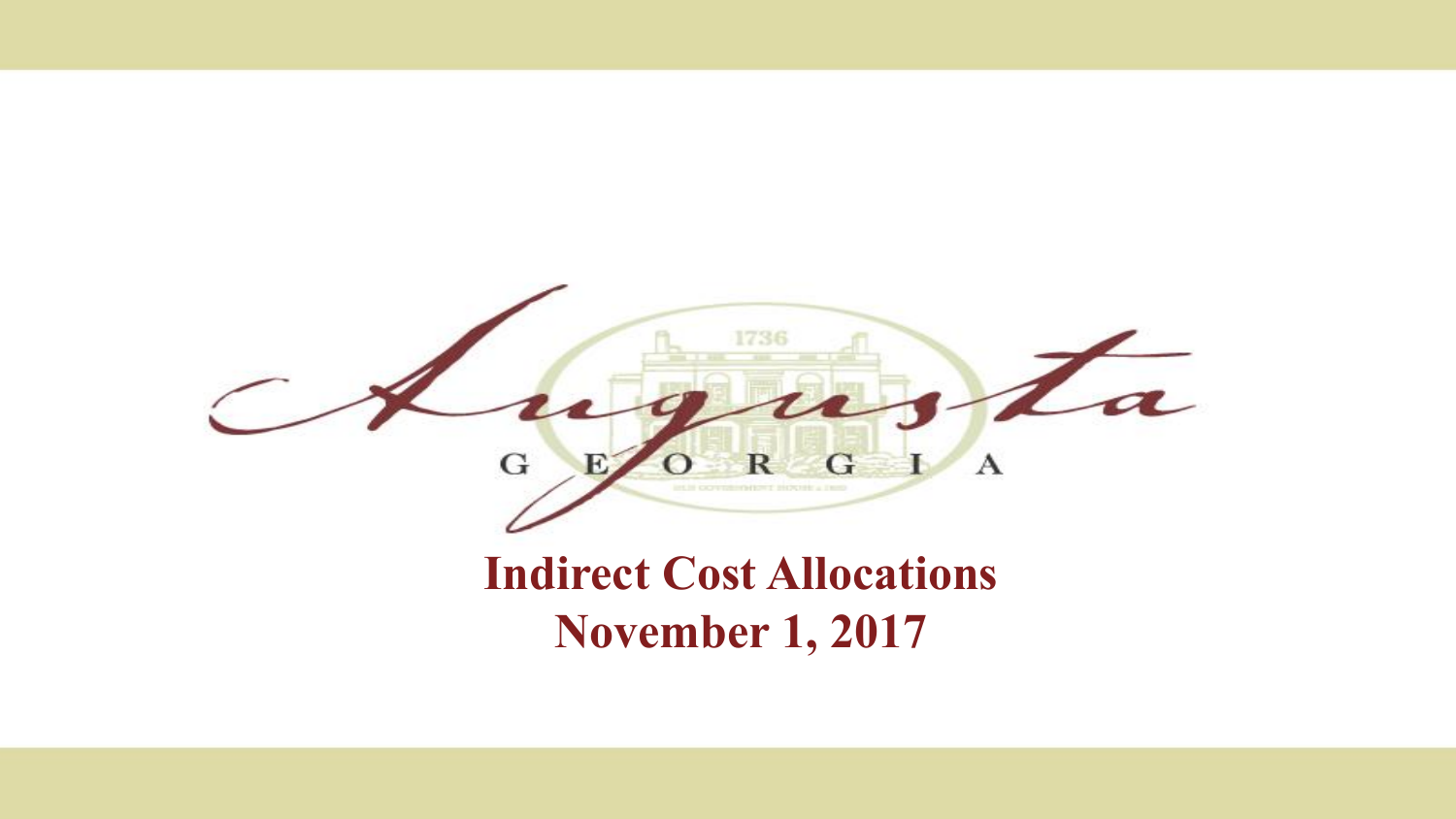### What is Indirect Cost Allocation?

(A) a bunch of numbers Administrator & Finance made up to confuse the media

(B) a recognized process used to allocate a portion of costs incurred by the General Fund to those Funds that benefit from those services



 $STAGA.GO$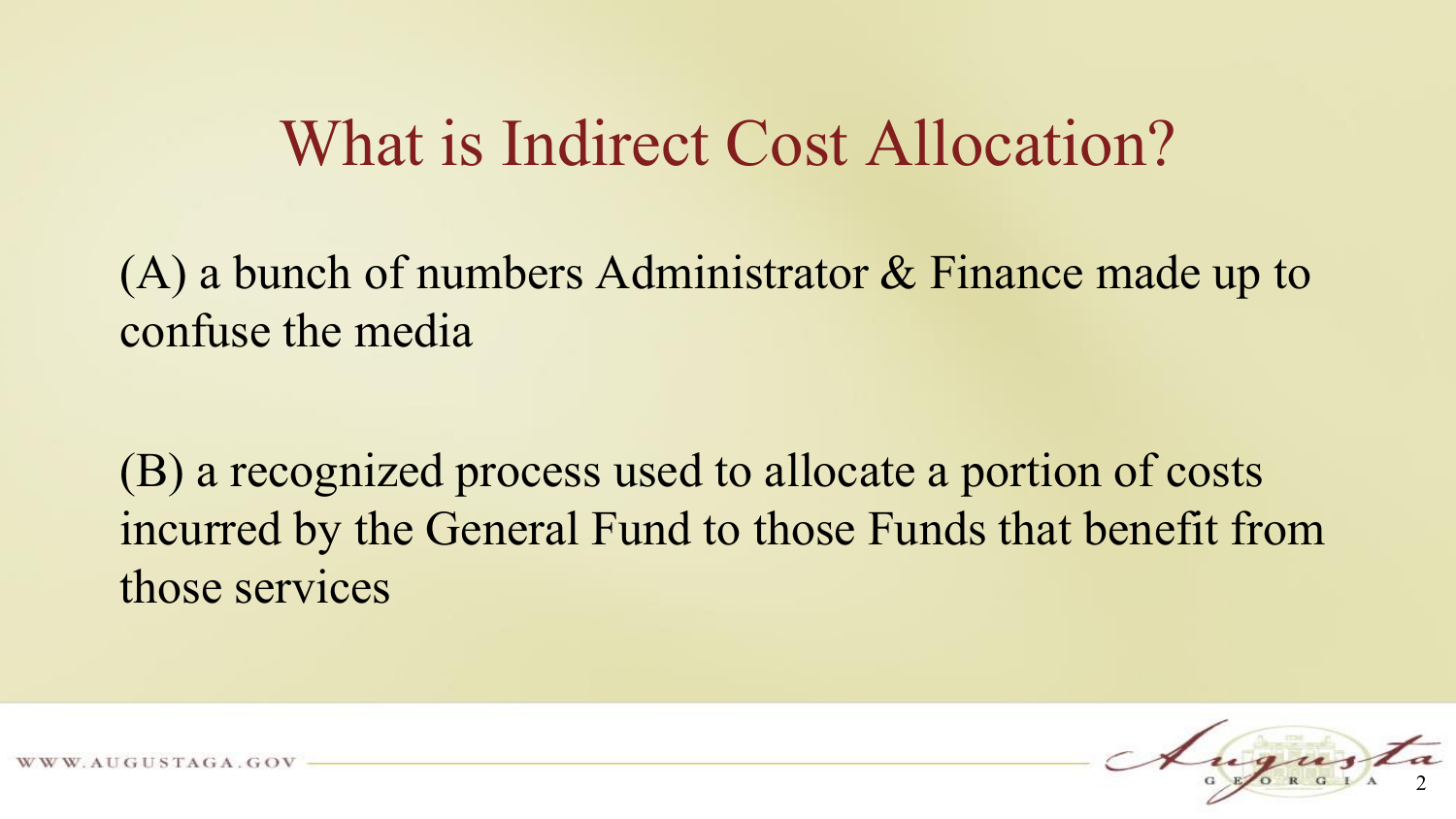#### What is Indirect Cost Allocation?

(B) a recognized process used to allocate a portion of costs incurred by the General Fund to those Funds that benefit from those services



USTAGA.GOV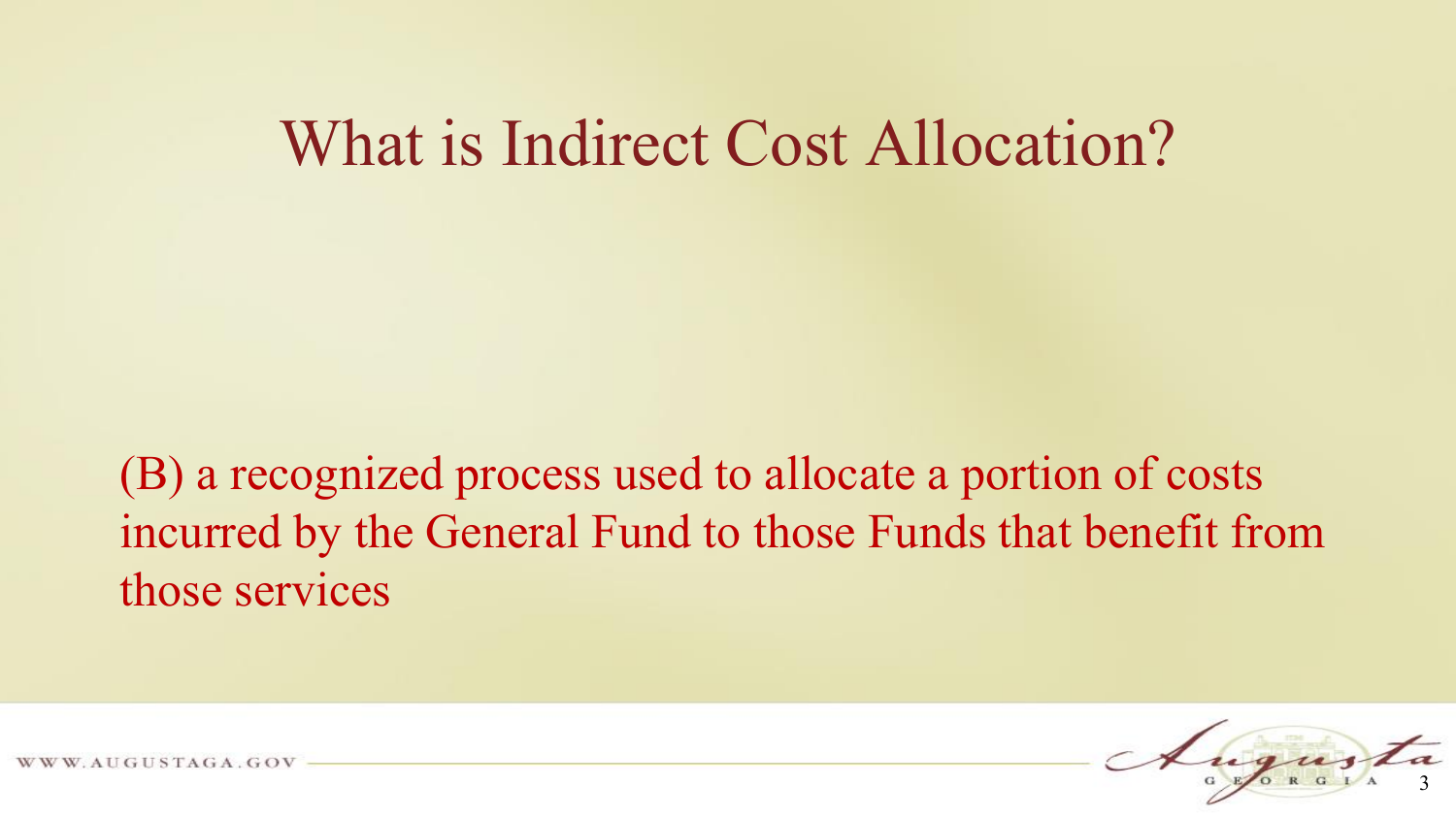

#### BEST PRACTICE

**Indirect Cost Allocation** 

#### **Background**:

In addition to the direct cost of providing services, governments also incur indirect costs. Such indirect costs include shared administrative expenses where a department or agency incurs costs for support that it provides to other departments/agencies (e.g., legal, finance, human resources, facilities, maintenance, technology).

#### **Recommendation**:

The Government Finance Officers Association (GFOA) encourages governments to allocate their indirect costs.

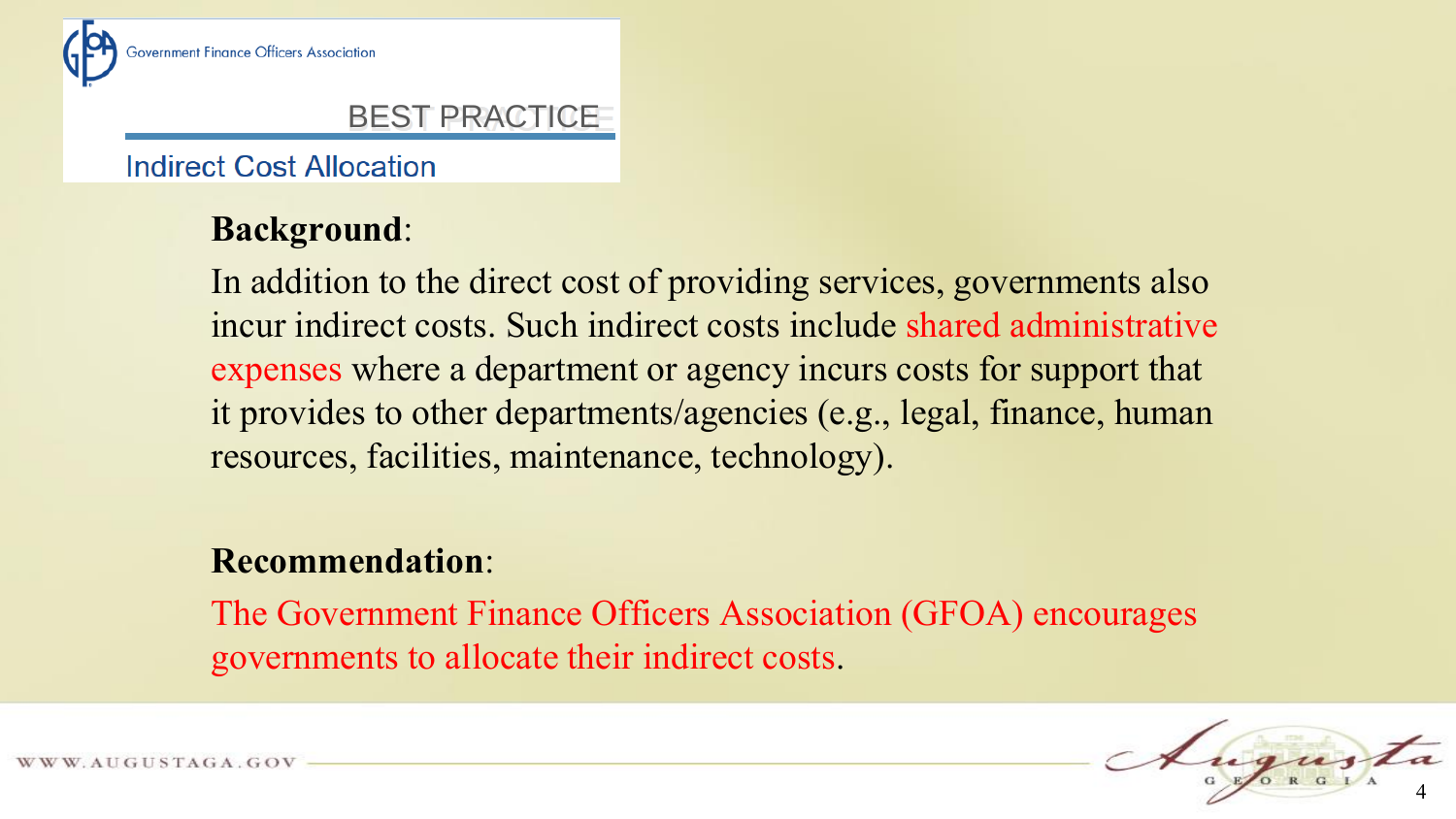

#### BEST PRACTICE

**Indirect Cost Allocation** 

*How often should an externally performed cost allocation take place?* An indirect cost allocation should be used for a maximum of three years (unless a law or regulation requires a shorter period).

A shorter interval may be necessary [due to]: Changes in grant requirements; Purpose for which the allocation is to be used … (for example, a cost allocation used to chargeback costs to departments)

*Augusta allocates costs annually to comply with grant requirements*

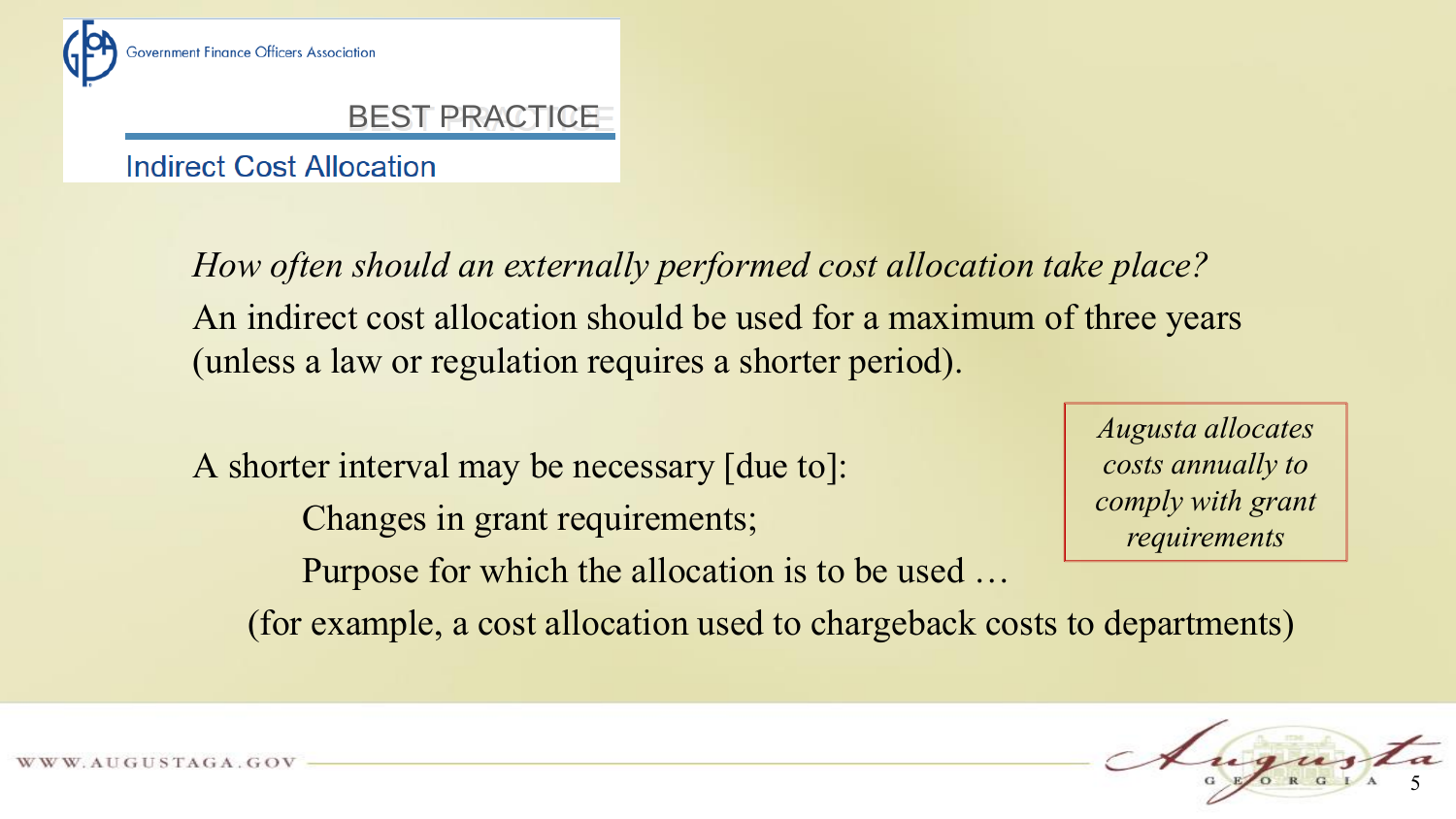## **Indirect Cost Allocation Rationale**

- Identify key indicators which are measurable and representative of the purpose of the department
- Use metrics which create a reasonable allocation of costs (costs are allocated according to support effort)
- Monitor allocation process to ensure metrics and cost pools continue to be appropriate

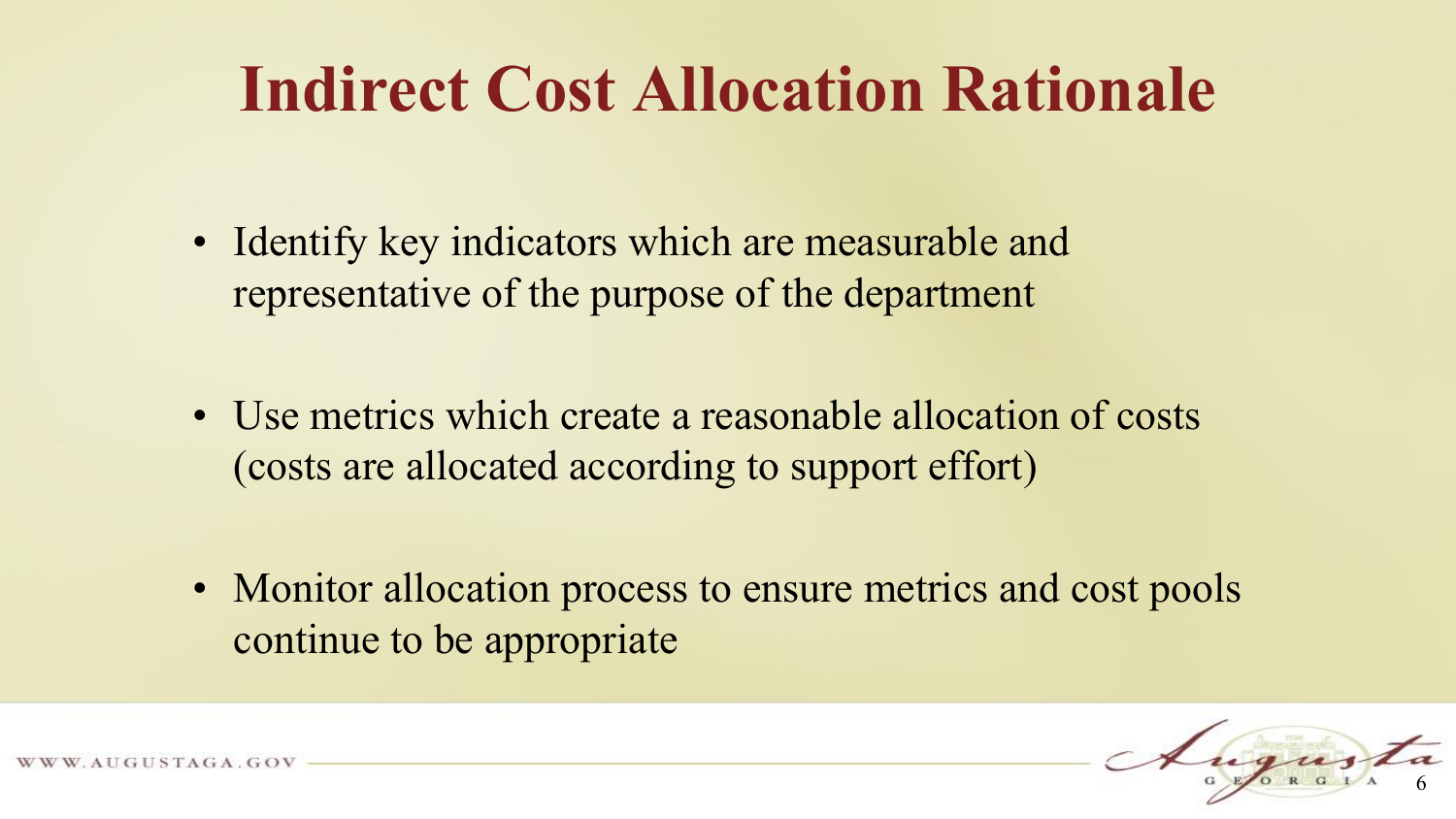Augusta Uses External Firm to provide Allocation Plan

Why?

- Complex formulas and metrics
- Time-consuming process
- Must comply with requirements for federal grants (Airport, HND, Transit)

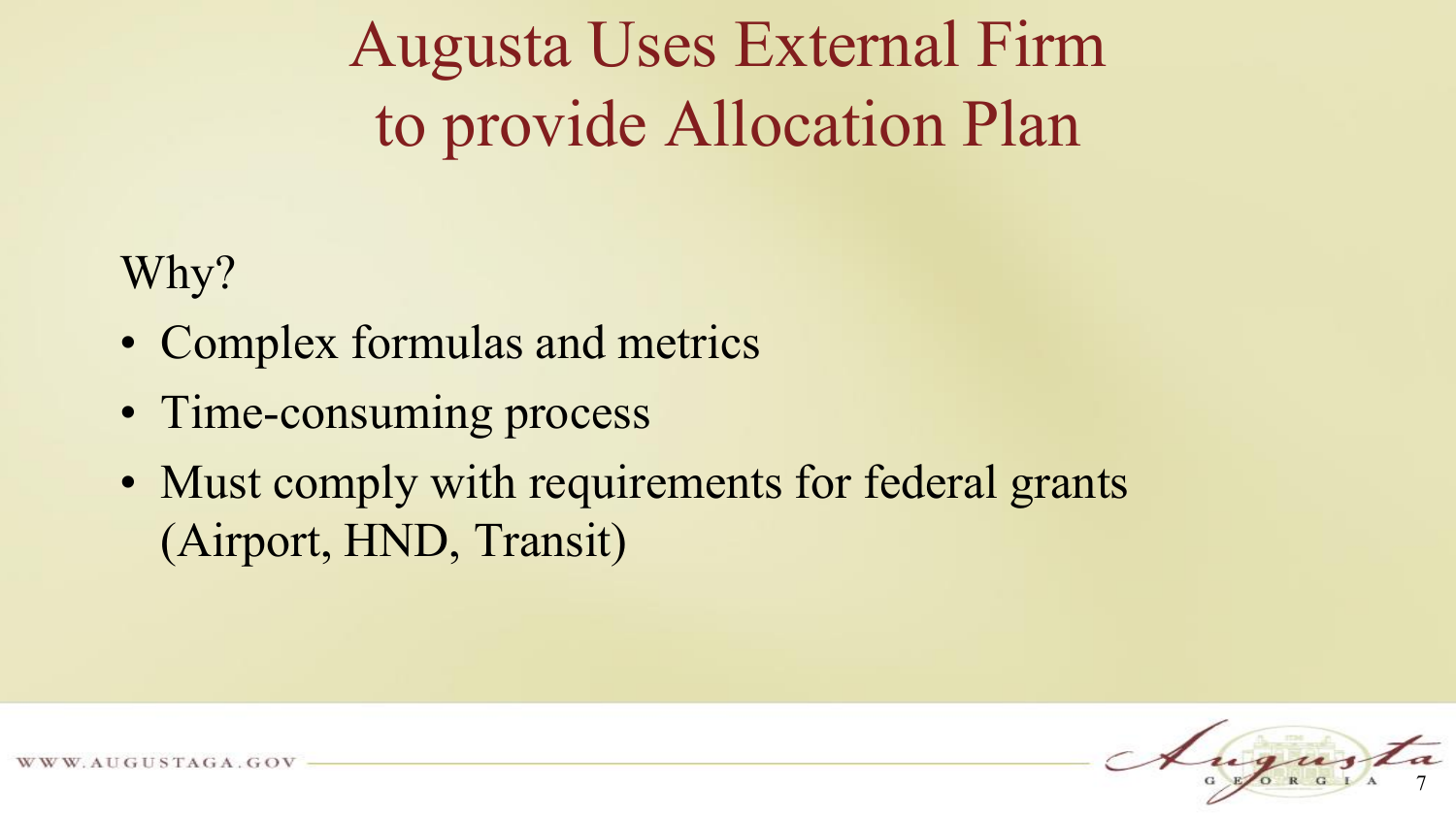### **Example: Human Resources**

HR is a General Fund department.

HR supports all employees, not just General Fund employees. Some HR cost can be allocated based on employee count.

|              | <b>Employee Count</b> | <b>Cost Allocation</b> |
|--------------|-----------------------|------------------------|
| General Fund | 300                   | \$450,000              |
| Other Funds  | 700                   | \$1,050,000            |
| Total        | 1000                  | \$1,500,000            |

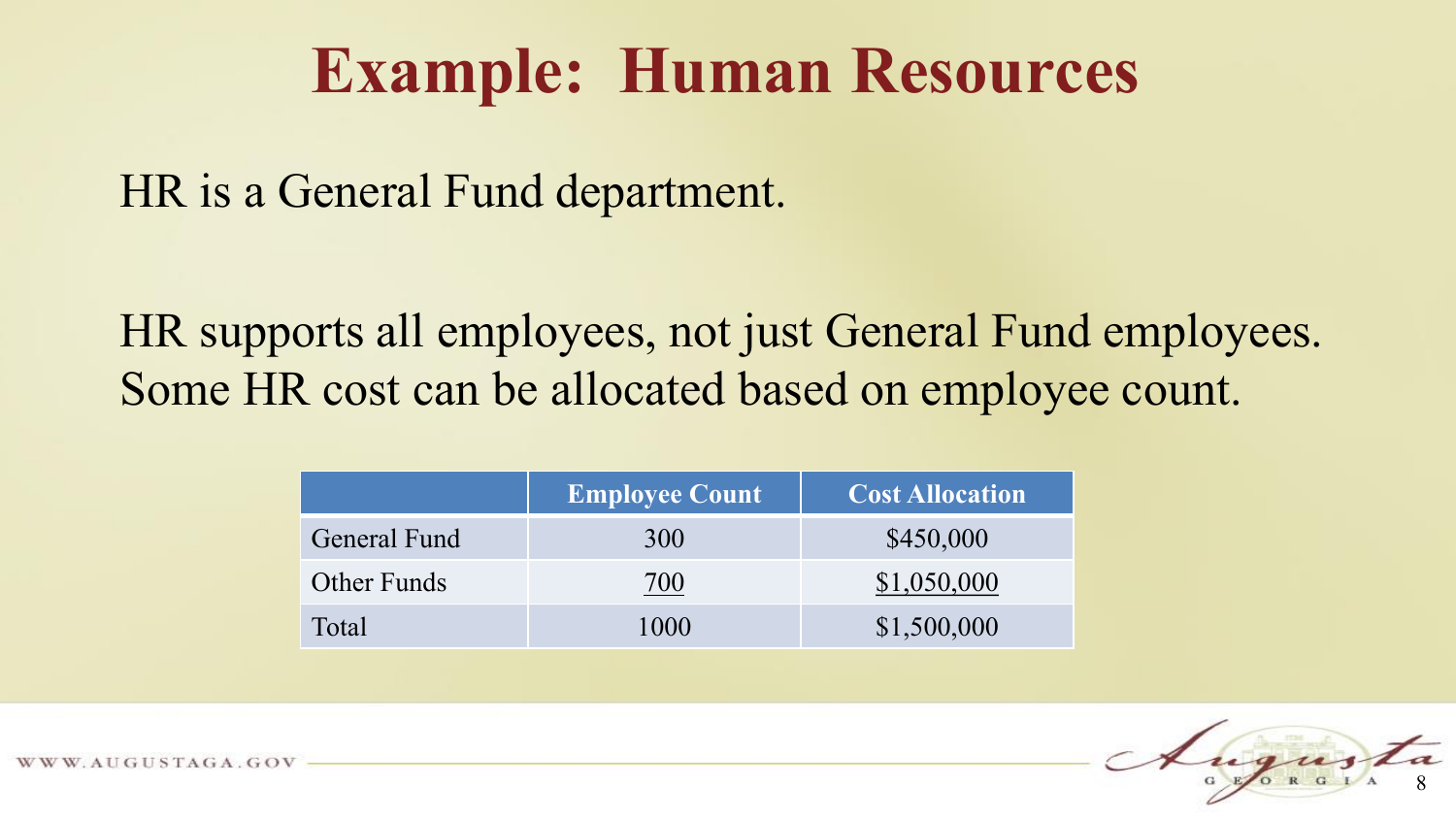## **Augusta Georgia's Human Resources Allocations**

| <b>Allocation</b>         | <b>Basis</b>                                        |
|---------------------------|-----------------------------------------------------|
| <b>Human Resources</b>    | Number of positions by fund/dept                    |
| <b>Benefit Services</b>   | Total Health/Life/LTD premium payments by fund/dept |
| Employment                | Number of positions by fund/dept                    |
| <b>Personnel Actions</b>  | Number of RPAs and terminations by dept             |
| <b>Employee Relations</b> | Number of disciplinary actions by fund/dept         |
| Compensation              | Total salary expenditures by fund/dept              |

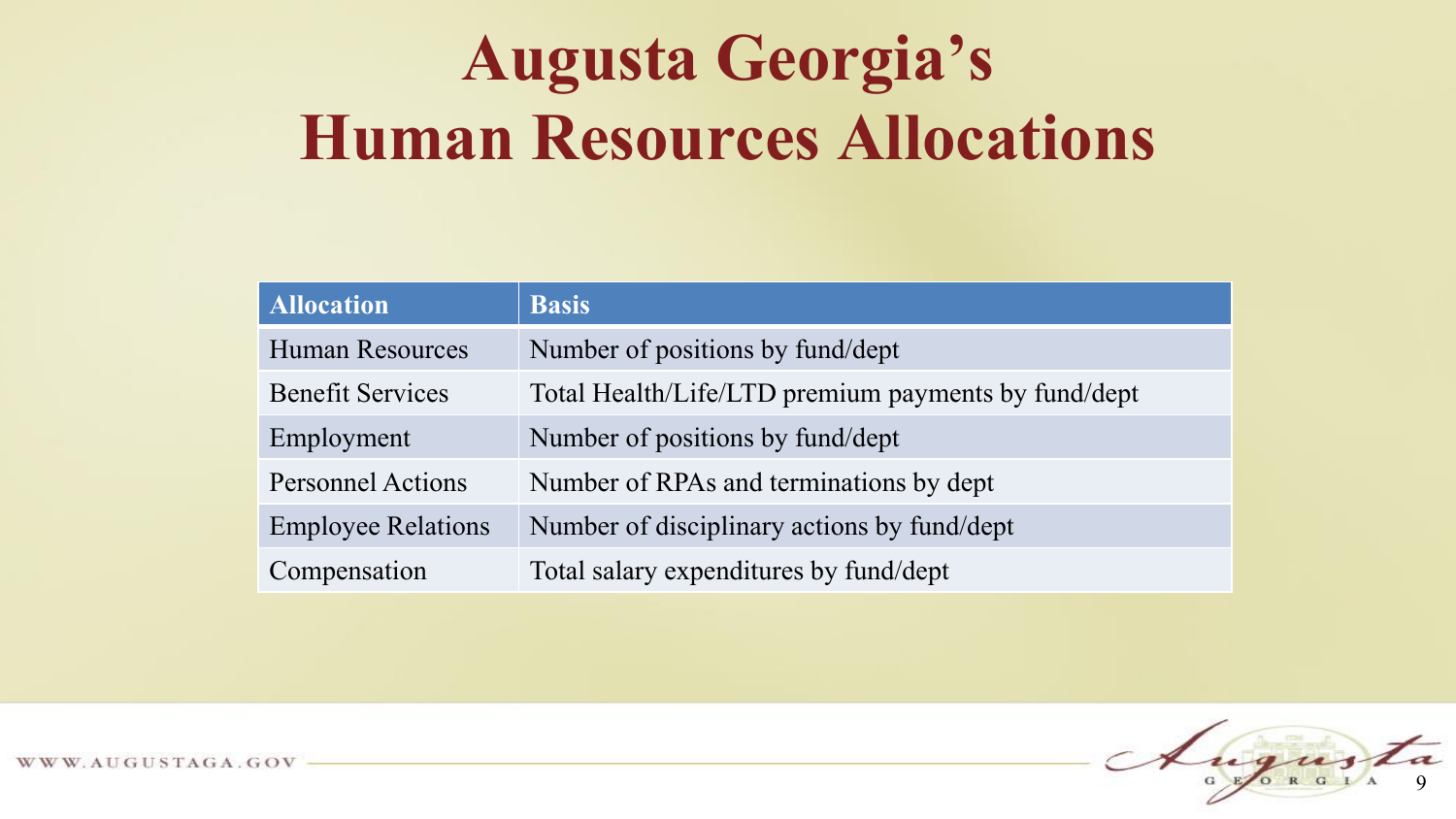### **Example: IT Help Desk**

IT is a General Fund department.

IT supports all employees, not just General Fund employees. Help Desk cost can be allocated based upon calls received.

|                    | $\#$ Calls | <b>Cost Allocation</b> |
|--------------------|------------|------------------------|
| General Fund       | 1000       | \$200,000              |
| <b>Other Funds</b> | 500        | \$100,000              |
| Total              | 1500       | \$300,000              |

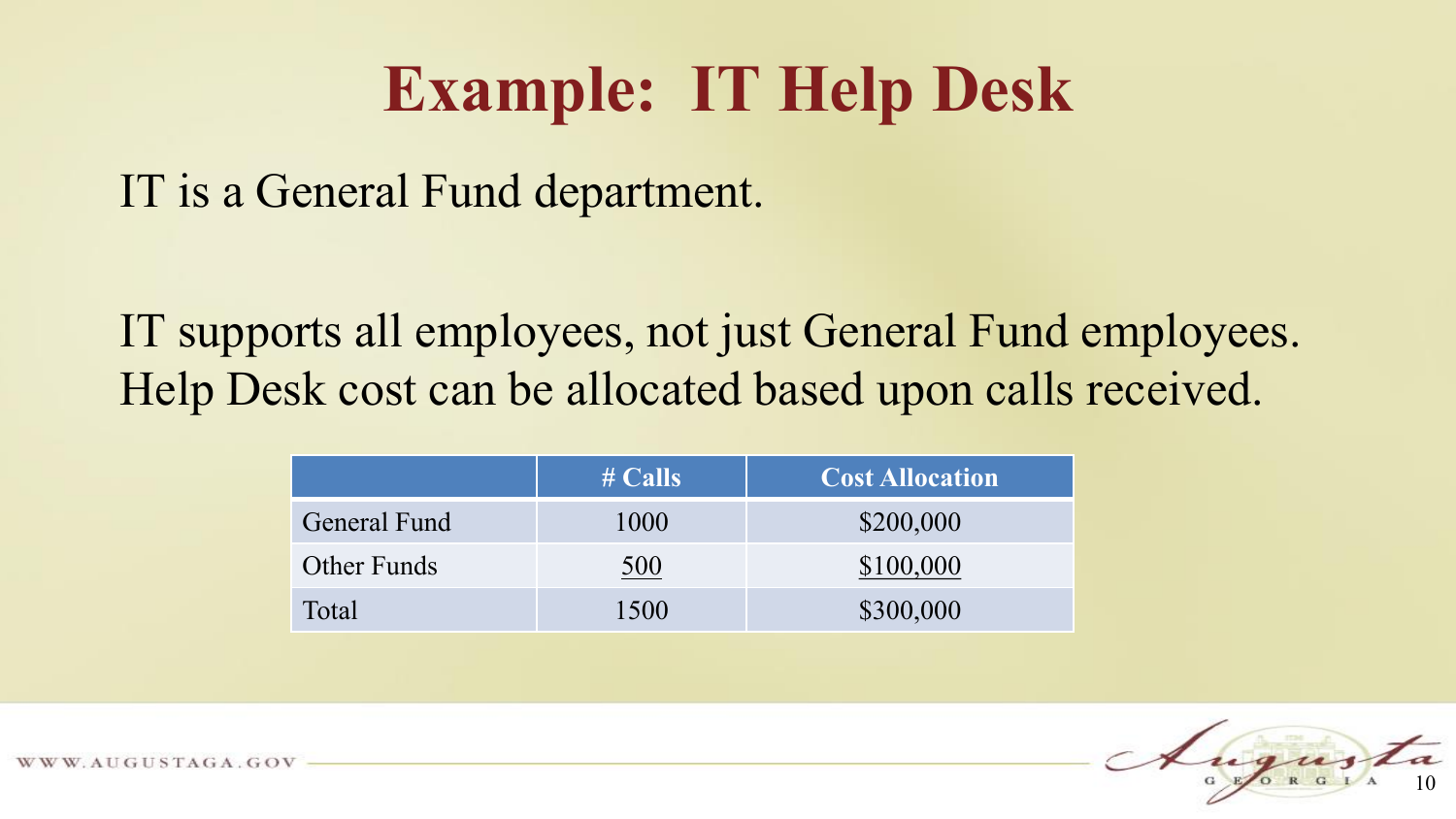# **Augusta Georgia's Information Technology Allocations**

| <b>Allocation</b>                | <b>Basis</b>                                   |
|----------------------------------|------------------------------------------------|
| <b>Service Tickets</b>           | % of IT service tickets by fund/dept           |
| <b>Network Users</b>             | % of network users by fund/dept                |
| <b>Systems Support</b>           | % of applications supported by fund/dept       |
| <b>Telecom Users</b>             | % of telecom users by fund/dept                |
| Radio Users                      | % of radio users by fund/dept                  |
| <b>General Support Help Desk</b> | % of general support help desk tickets by dept |
| Repairs & Maintenance            | Total repairs & maintenance costs by dept      |

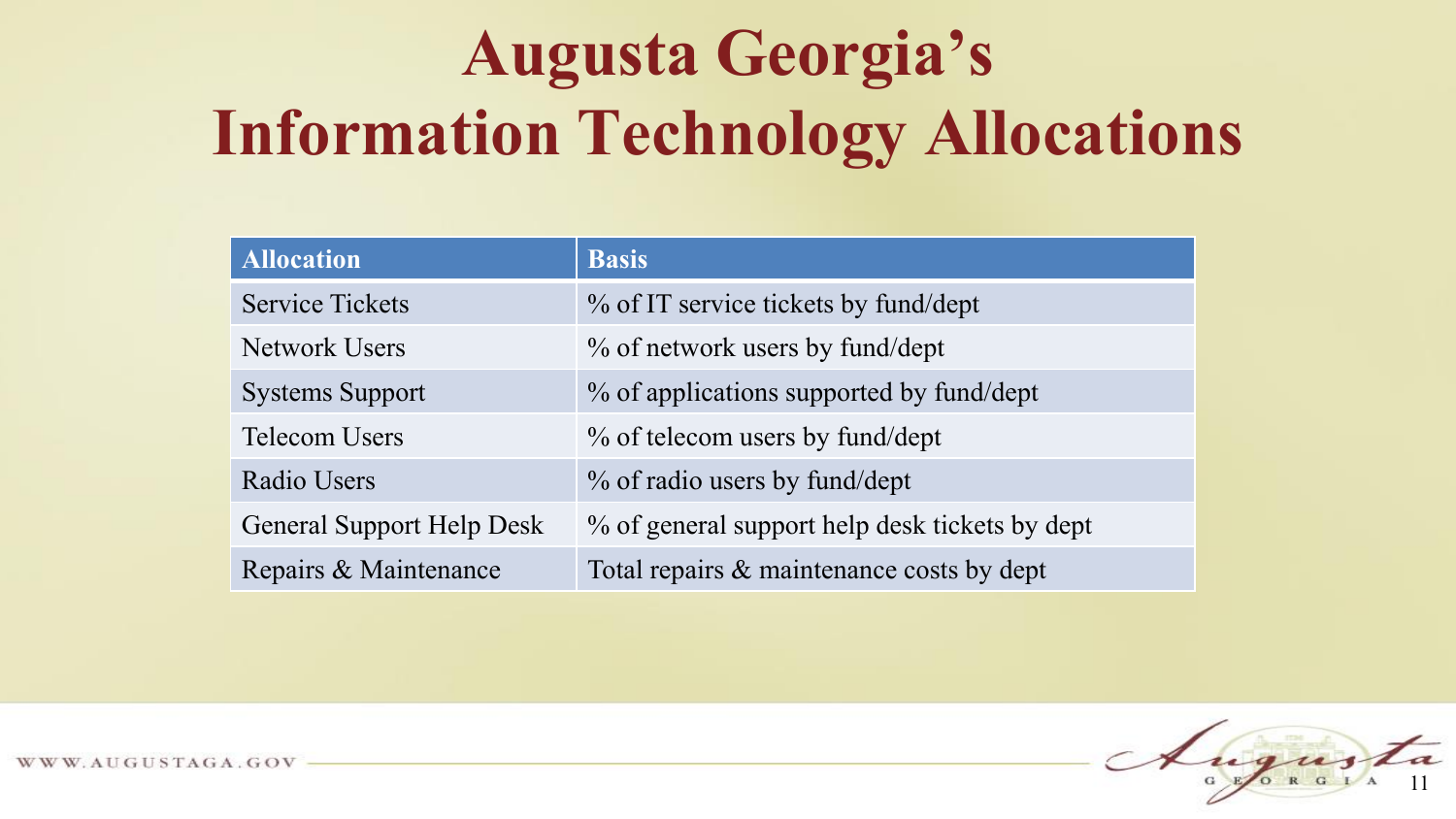## **Augusta Georgia Other Allocations (partial list)**

| <b>Allocation</b>          | <b>Basis</b>                                |
|----------------------------|---------------------------------------------|
| Payroll                    | Number of payroll transactions by fund/dept |
| <b>Accounts Payable</b>    | Total expenditures by fund/dept             |
| Law Department             | % of staff effort benefitting various depts |
| Procurement                | Number of RFPs                              |
| Procurement                | Number of Purchase Orders Issued            |
| <b>Clerk of Commission</b> | Number of agenda items                      |



WWW.AUGUSTAGA.GOV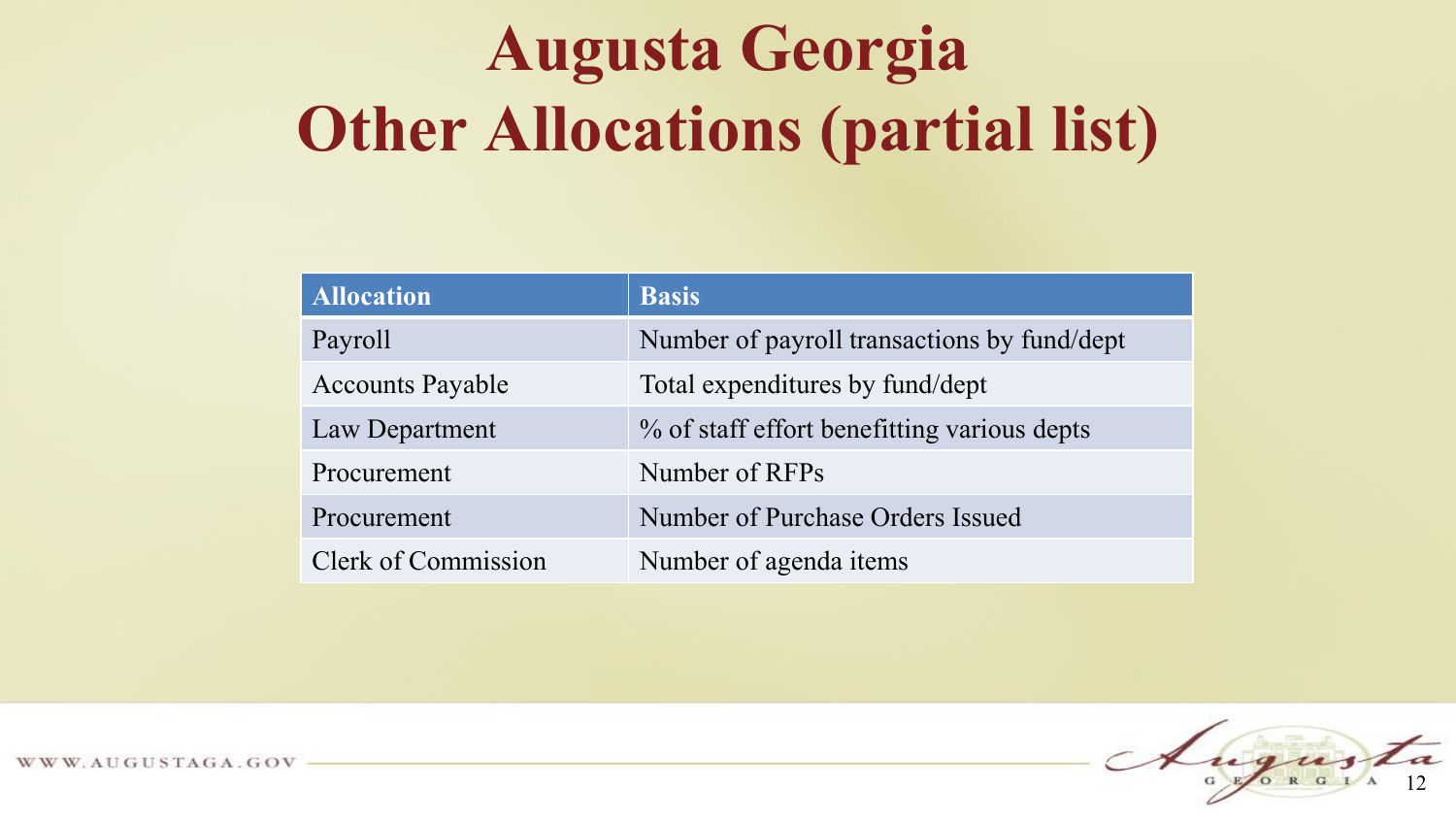### In other words: Who totes the water?



WWW.AUGUSTAGA.GOV